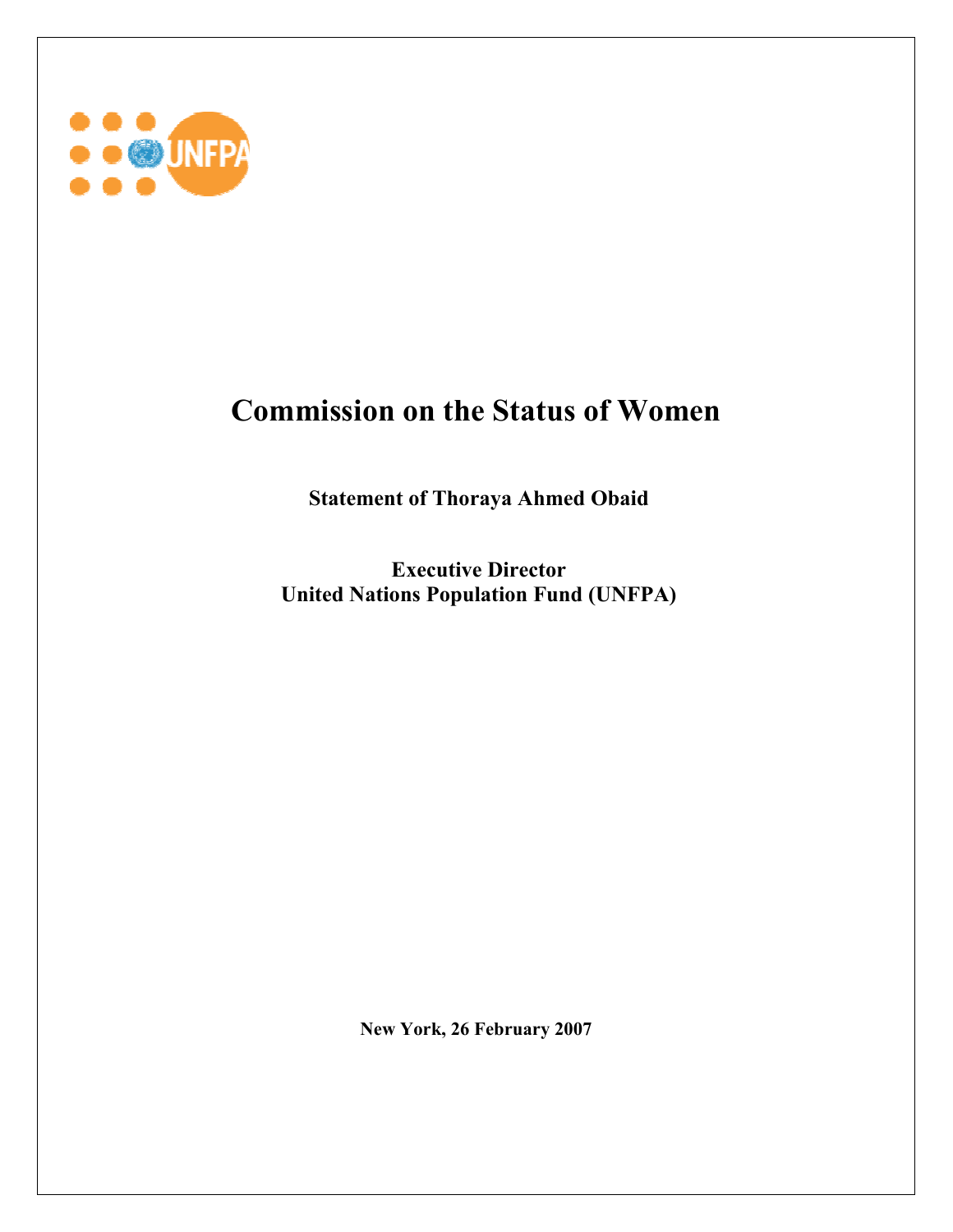Madam Chairperson, Mr. President of ECOSOC, Madam Deputy-Secretary-General, Madam Chair of the CEDAW Committee, NGOs Representatives, Excellencies, Distinguished delegates, Ladies and gentlemen,

It is an honour to address the opening of this fifty-first session of the Commission on the Status of Women, especially in the presence of our Deputy-Secretary-General, Asha-Rose Migiro, with whom we, senior staff of the United Nations, commit ourselves to work to ensure that all of us are held accountable for our gender goals.

I would first like to congratulate my colleagues in UNICEF, led by Ann Veneman, for The State of the World's Children 2007 report: Women and Children - The double dividend of gender equality. The title says it all: if we invest in women, we are also investing in children, especially the girl child. And if we invest in the girl child, we are investing in the mother and citizen of tomorrow. Investing in women and girls is one of the best investments a government can make.

As I speak, a woman in a developing country is about to give birth. If she and her newborn survive, the family and the community will display pride to count one additional member. Yet, if that member is a baby girl, the course of her life might differ drastically from that of a baby boy.

We at UNFPA, the United Nations Population Fund, welcome the priority theme of this year's session: "The elimination of all forms of discrimination and violence against the girl child".

No matter where a girl is born, she should be able to live free of discrimination and violence. She should be able to enjoy respect of her human rights and fundamental freedoms. When they created the United Nations more than 60 years ago, the founders proclaimed their faith in human rights, in the inherent dignity and worth of the human person and in the equal rights of men and women.

Over the years, these rights have been elaborated in declarations, plans of action, and Conventions, including the Convention on the Rights of the Child, and they have been articulated in national constitutions and laws.

And yet we are gathered here today because the ideal of every girl living in dignity, in freedom from fear and want, with equal opportunities and equal rights remains out of reach for millions of girls around the world.

Today far too many girls are denied an education. They are married as child brides, their dreams stolen from them before their very eyes.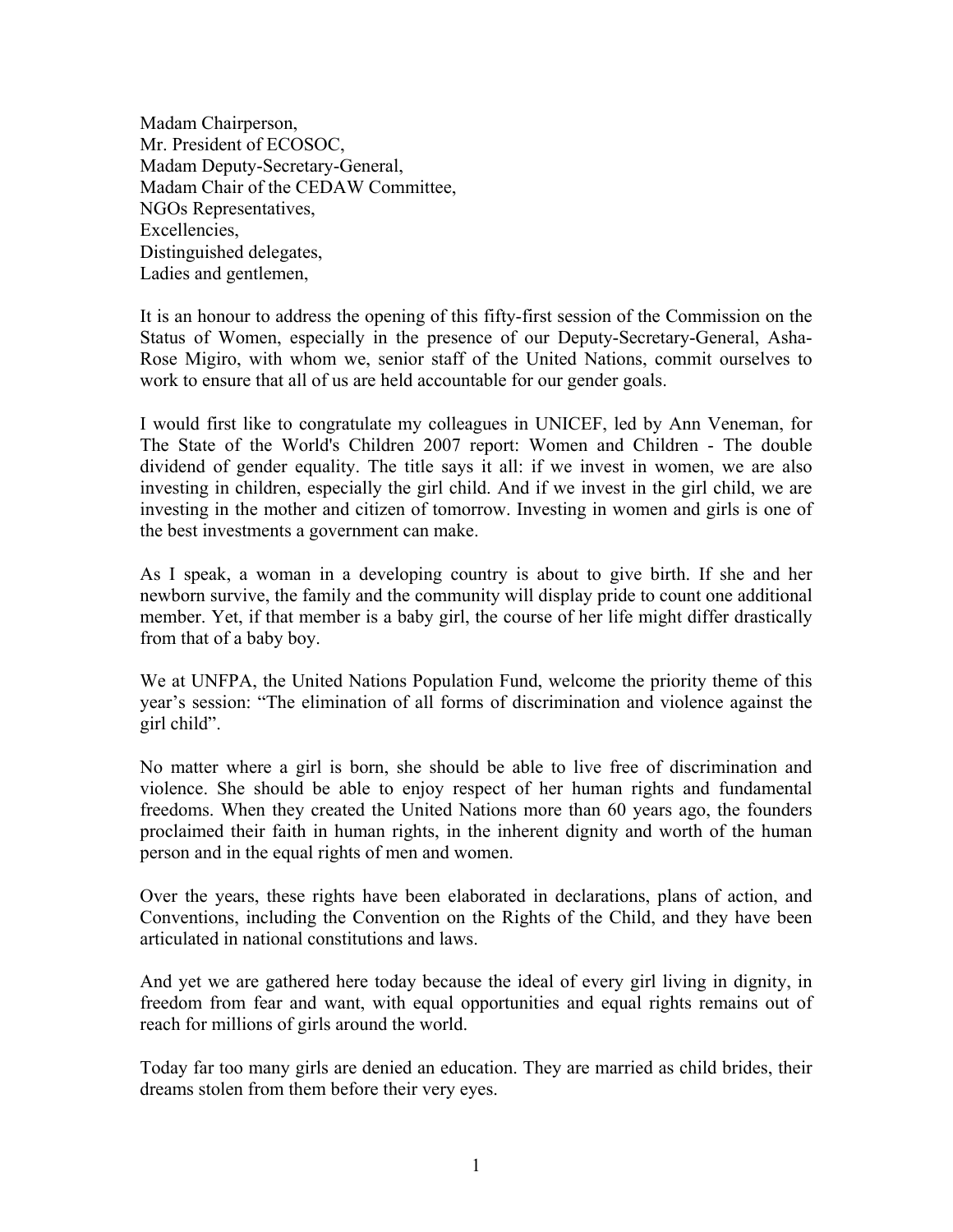Too many girls give birth before they are ready, putting their lives and the lives of their babies at risk. Far too many girls suffer from gender-based violence. And far too many are infected with HIV.

We are gathered here as representatives of the UN system, as representatives of government, of civil society and the private sector because we know the realities and want to see greater progress. Discrimination against the girl child is a serious human rights violation that harms all of us, beginning with the girl child herself.

Empowering girls through education is a priority. It helps girls build their self-esteem and self-confidence. It builds their capacities to know and fight for their rights. And it gives them lifetime tools to fulfill their aspirations and dreams and become driving forces for development and the real agents of change that our world needs.

Yet, today, as many as 55 million girls continue to be left out of formal schooling. Together we must do more to ensure universal access to primary education and close gender gaps in secondary education. By doing so, we will reduce poverty and promote gender equality.

While the global campaign led by UNESCO for Education for All is making progress, we must work together to increase its momentum. Countries leading the way forward are instituting free secondary education, subsidies for girls and incentives for households. UNFPA is committed to promoting universal education and we are committed to education that promotes life skills, equality and human rights, including the right to sexual and reproductive health. Studies show that young people who receive factual and comprehensive information are more likely to engage in healthy and responsible behaviour.

Ladies and Gentlemen,

It is unacceptable that girls in some societies continue to be marginalized and viewed as inferior and less valuable than boys. Girls are often assigned harsh duties without relief.

Yet at the same time all over the world, girls are being exposed to new ideas and experiences and many are caught between tradition and change.

In response, we must work with girls themselves and with parents and leaders in their communities to provide supportive guidance and foster inter-generational understanding as girls navigate the new challenges in their lives. We must encourage communities to raise girls and boys to respect each other, to aspire equally to educational and work opportunities and to expect fair and mutually respectful relationships.

And we must continue to work with women's and youth groups and civil society, and do more to reach out to boys and men. The values of equal worth, mutual respect, and shared rights and responsibilities must be taught from an early age.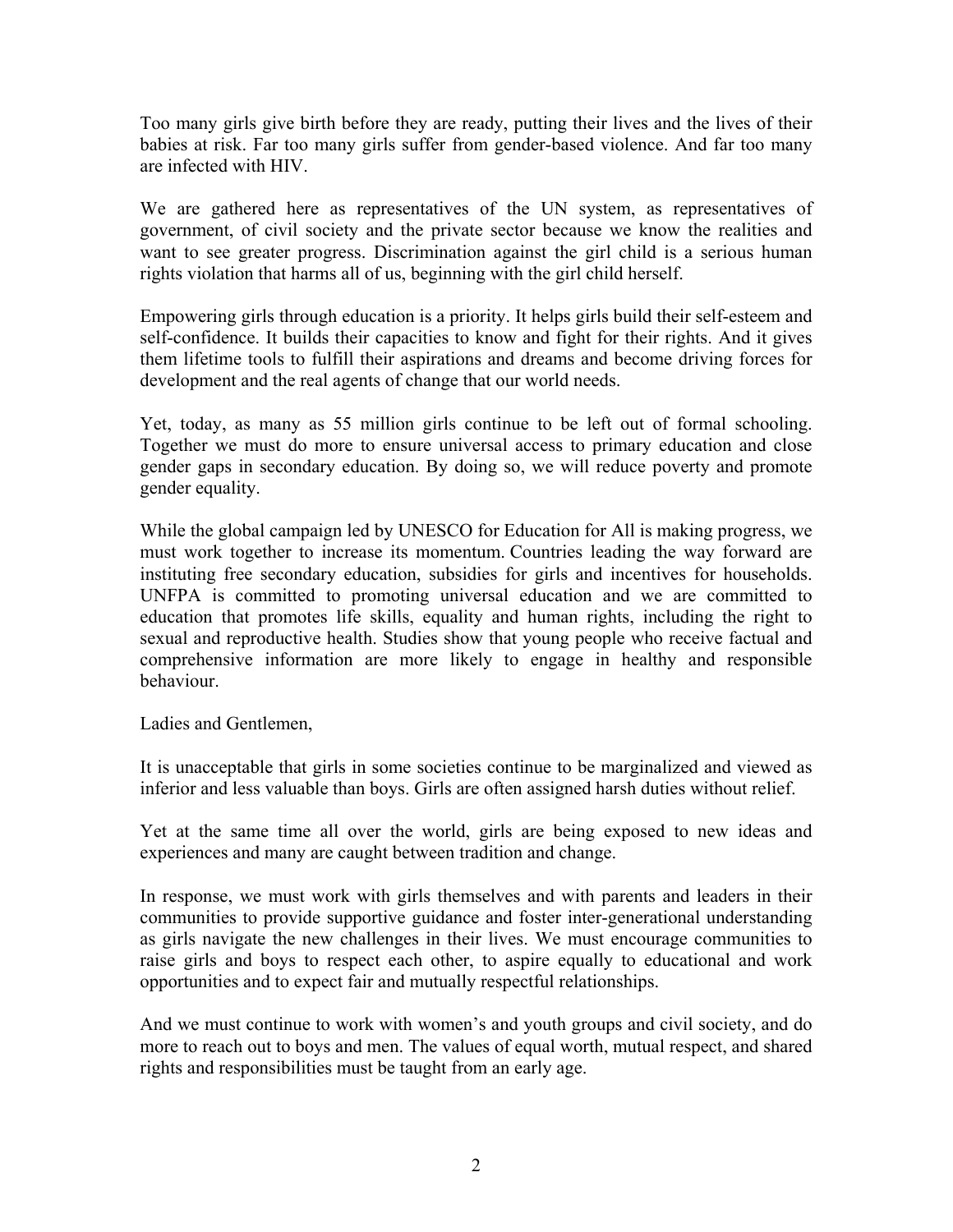Whether it is domestic violence, incest, rape, sexual abuse, sexual exploitation, child prostitution and child pornography, trafficking, forced labour, or harmful traditional practices such as child marriage and female genital mutilation, the result is the same: a girl is prevented from exercising her human rights, her dignity is violated and her health and well-being as well as her future are placed in jeopardy.

Today an estimated 82 million girls in developing countries who are now between the ages of 10 and 17 will be married before their  $18<sup>th</sup>$  birthday. Child marriage puts the health of young girls in danger. In most cases, child marriage results in teenage pregnancy and early childbearing, which in turn puts the young girl at higher risks of maternal mortality, injury and disability. One of the most severe consequences of early childbearing is obstetric fistula.

Today, at least two million young women and girls in developing countries are affected by obstetric fistula, especially among the most impoverished rural girls who have been forced to drop out school, if they ever had such an opportunity, coerced into early marriage, and lack access to health information and services, especially reproductive health information and services, including family planning.

If these girls and women had access to reproductive health services including emergency obstetric care, they would never suffer the devastating condition of fistula—a condition that was eliminated in wealthy nations over a century ago.

UNFPA is proud of its Global Campaign to End Fistula and the vital support we are receiving from partner countries. I am pleased to inform you that the Campaign has grown from 12 countries in 2003 to 40 countries today. With many partners in these countries, we are making progress and we are committed to making even more.

Together with partners, we are also working to end female genital mutilation or cutting. Worldwide, an estimated 100 to 140 million girls and women have undergone the practice and 3 million girls continue to be at risk each year.

We are encouraged by the progress that is underway in more than a dozen countries that have passed laws to make this harmful traditional practice illegal. Thanks to rising awareness, and community leadership and dialogue, increasing numbers of women, men and young people now disapprove the practice.

Awareness is also increasing about prenatal sex selection and female infanticide. In some places, a strong preference for sons has led to the elimination of millions of girls, resulting in serious demographic imbalances that have long term negative social and economic impacts.

As a matter of urgency, where this is happening, countries must enact and enforce laws banning sex selection, create community-based networks to advocate against the practice, sensitize health providers and integrate national development strategies, comprehensive measures and incentives that promote the equal value and equal opportunities for girls.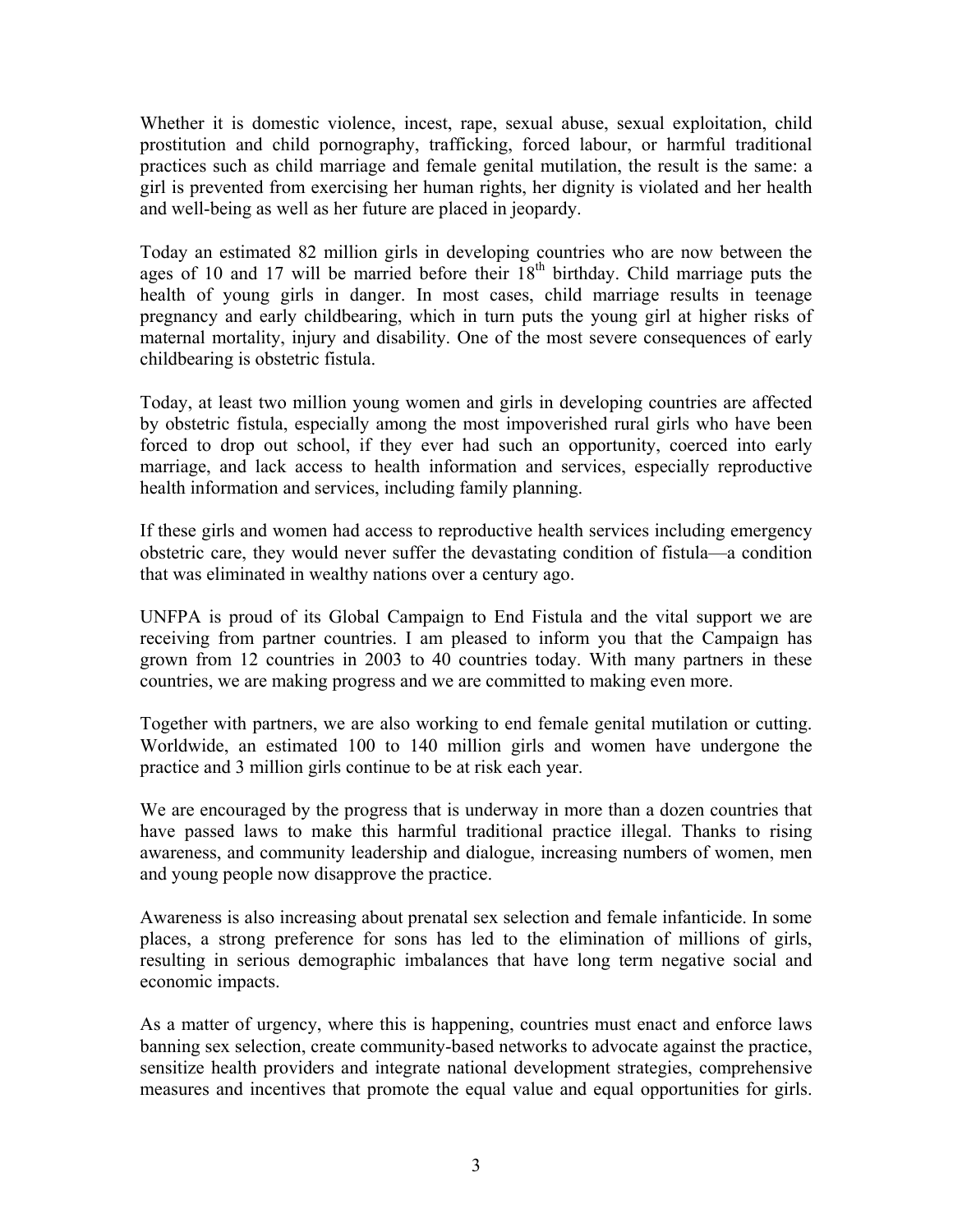We at UNFPA work closely with such countries to ensure that girls are valued and that the practice is banned.

Ladies and gentlemen,

All over the world, we see examples of how family, community and educational institutions -all charged with a protective mission- often jeopardize the safety of girls.

This is one of the many negative manifestations of gender discrimination and violence, not the least of which is a crushing of the human spirit. Another negative outcome is the spread of HIV and AIDS.

The role of gender based violence in increasing the vulnerability of girls and young women to HIV/AIDS must be urgently addressed. Without dedicated efforts, marginalized and disadvantaged girls will continue to bear a rising and disproportionate share of HIV infections. Promoting and protecting the rights of girls also protects them from HIV infection.

As we meet today, violence against women and girls, including rape as a weapon of war, is occurring on a massive and devastating scale in conflict and post-conflict situations around the world. Our response has to be commensurate to the problem. This is urgent given the fact that an estimated 40 per cent of child soldiers are girls who were forcibly recruited.

UNFPA appeals to countries to vigorously enact and enforce laws and regulations that address discrimination and violence against women and girls, and to advance gender equality and human rights, including the right to sexual and reproductive health. The way forward is laid out in internationally agreed instruments such as the Convention on the Rights of the Child, the Convention on the Elimination of All Forms of Discrimination against Women, the ICPD Programme of Action and the Beijing Platform for Action.

As we work together to deliver as One UN in support of national development, we must make human rights a priority. I am encouraged by the progress being made to mainstream a human rights-based approach in our work as a United Nations system. UNFPA will continue to champion UN reform that puts human rights, including the rights of the girl child, at the center of the equation and we will work with UNICEF, UNIFEM and other sister agencies to support national efforts to end discrimination and violence against women and girls.

Today, 89 governments have some legislative provisions that specifically address domestic violence; marital rape may be prosecuted in at least 104 countries; 90 governments have some form of legislative provision against sexual harassment; and 93 nations have legal provisions against human trafficking.